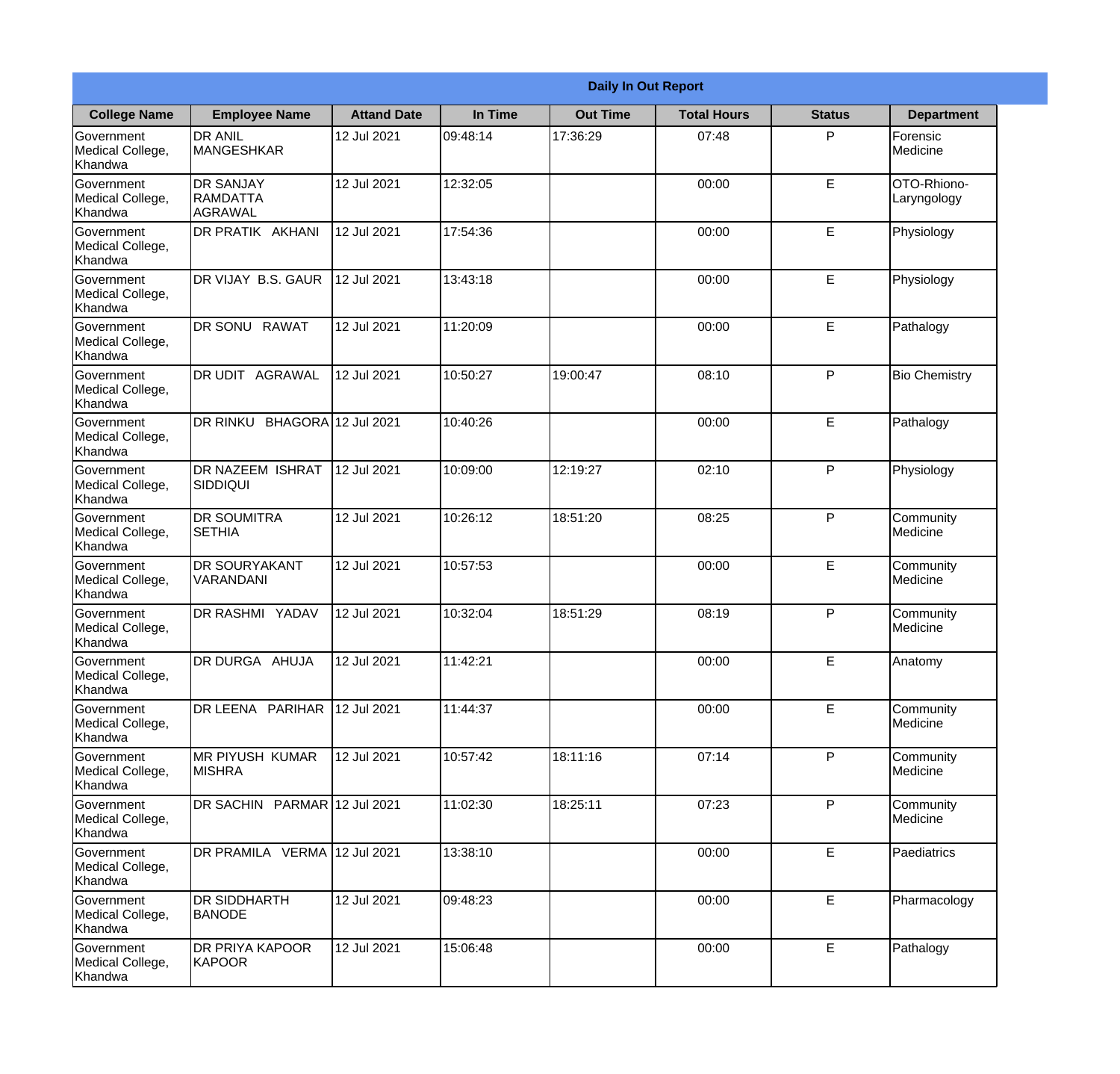| <b>Designation</b>                  | <b>Category</b>     |
|-------------------------------------|---------------------|
| Assistant Professor   Para Clinical |                     |
| Professor                           | Clinical            |
| Assistant Professor   Non Clinical  |                     |
| Associate Professor Non Clinical    |                     |
| Demonstrator/Tutor   Para Clinical  |                     |
| Associate Professor Non Clinical    |                     |
| Assistant Professor   Para Clinical |                     |
| Professor                           | <b>Non Clinical</b> |
| Assistant Professor   Para Clinical |                     |
| Demonstrator/Tutor   Para Clinical  |                     |
| <b>Assistant Professor</b>          | Para Clinical       |
| Demonstrator/Tutor   Non Clinical   |                     |
| Assistant Professor   Para Clinical |                     |
| Statistician                        | Para Clinical       |
| Assistant Professor                 | Para Clinical       |
| Professor                           | Clinical            |
| Associate Professor   Para Clinical |                     |
| Demonstrator/Tutor   Para Clinical  |                     |

## **Daily In Out Report**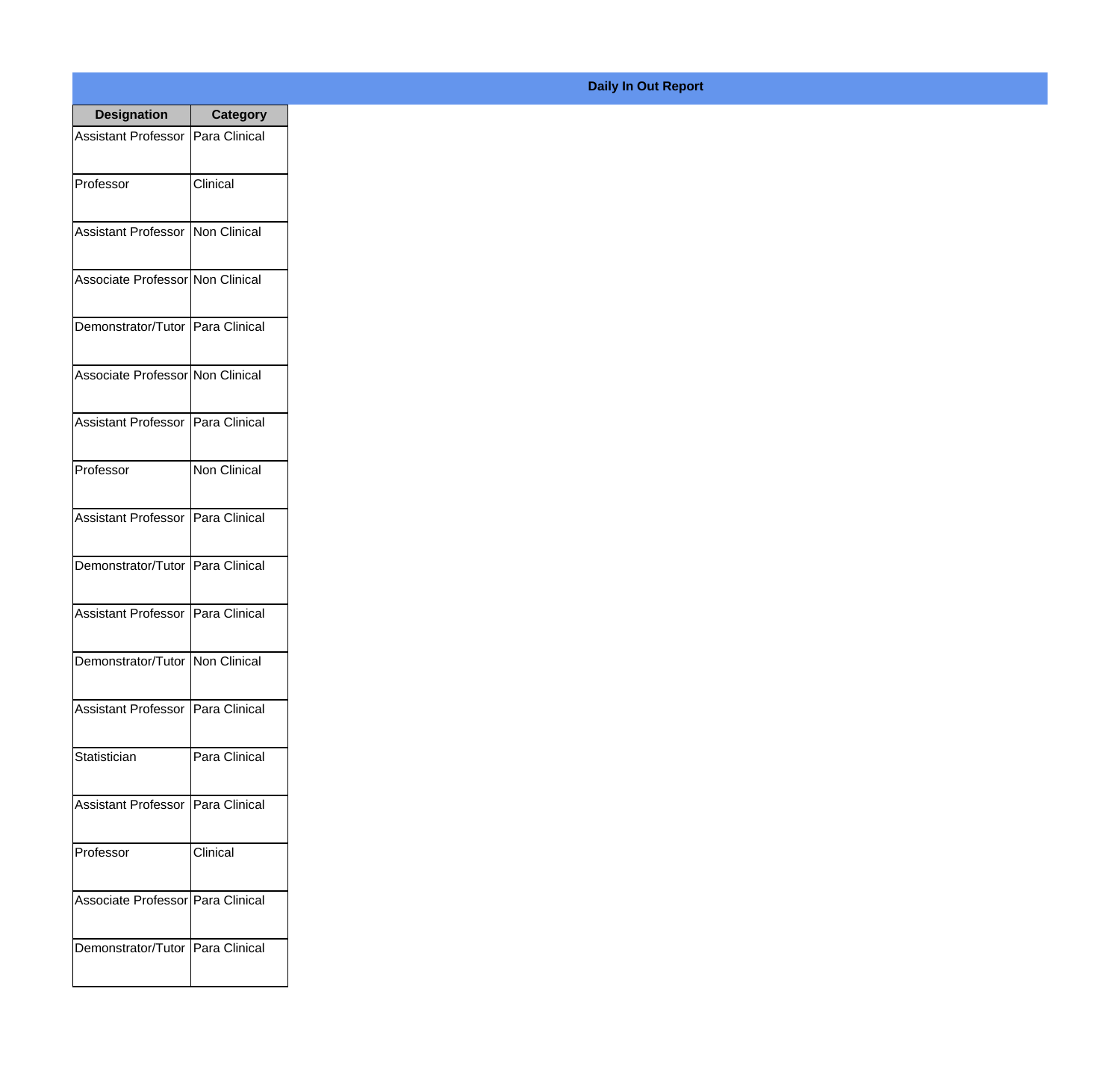|                                                         |                                                |             |          |          | <b>Daily In Out Report</b> |    |                             |
|---------------------------------------------------------|------------------------------------------------|-------------|----------|----------|----------------------------|----|-----------------------------|
| Government<br>Medical College,<br>Khandwa               | <b>DR SAPNA</b><br>IMAHESHRAM                  | 12 Jul 2021 | 11:09:28 |          | 00:00                      | E  | Community<br>Medicine       |
| <b>Government</b><br>Medical College,<br>Khandwa        | <b>DR RAKESH SINGH</b><br><b>HAZARI</b>        | 12 Jul 2021 | 15:45:46 |          | 00:00                      | E  | Pathalogy                   |
| <b>Government</b><br>Medical College,<br>Khandwa        | <b>DR SITARAM</b><br>SOLANKI                   | 12 Jul 2021 | 10:07:23 |          | 00:00                      | E  | Forensic<br>Medicine        |
| <b>Government</b><br>Medical College,<br>Khandwa        | <b>DR RANJEET</b><br>BADOLE                    | 12 Jul 2021 | 10:05:15 |          | 00:00                      | E  | <b>General Medicine</b>     |
| <b>Government</b><br>Medical College,<br><b>Khandwa</b> | <b>DR NITESHKUMAR</b><br>KISHORILAL<br>RATHORE | 12 Jul 2021 | 10:04:41 |          | 00:00                      | E  | Pharmacology                |
| Government<br>Medical College,<br>Khandwa               | DR PRIYESH<br><b>MARSKOLE</b>                  | 12 Jul 2021 | 14:38:46 | 18:51:06 | 04:13                      | P  | Community<br>Medicine       |
| <b>Government</b><br>Medical College,<br>Khandwa        | DR NISHA MANDLOI<br>PANWAR                     | 12 Jul 2021 | 10:07:34 | 16:26:58 | 06:19                      | P  | Obstetrics &<br>Gynaecology |
| <b>Government</b><br>Medical College,<br>Khandwa        | <b>DR NANDINI DIXIT</b>                        | 12 Jul 2021 | 13:38:17 |          | 00:00                      | E. | Paediatrics                 |
| Government<br>Medical College,<br>Khandwa               | <b>DR SATISH</b><br><b>CHANDEL</b>             | 12 Jul 2021 | 11:56:16 |          | 00:00                      | E  | Pharmacology                |
| <b>Government</b><br>Medical College,<br>Khandwa        | <b>DR MUKTESHWARI</b><br><b>GUPTA</b>          | 12 Jul 2021 | 12:57:19 |          | 00:00                      | E  | Pharmacology                |
| Government<br>Medical College,<br>Khandwa               | <b>DR PURTI AGARWAL</b><br><b>SAINI</b>        | 12 Jul 2021 | 11:07:57 |          | 00:00                      | E  | Pathalogy                   |
| <b>Government</b><br>Medical College,<br>Khandwa        | DR YASHPAL RAY                                 | 12 Jul 2021 | 12:30:31 |          | 00:00                      | E  | Anatomy                     |